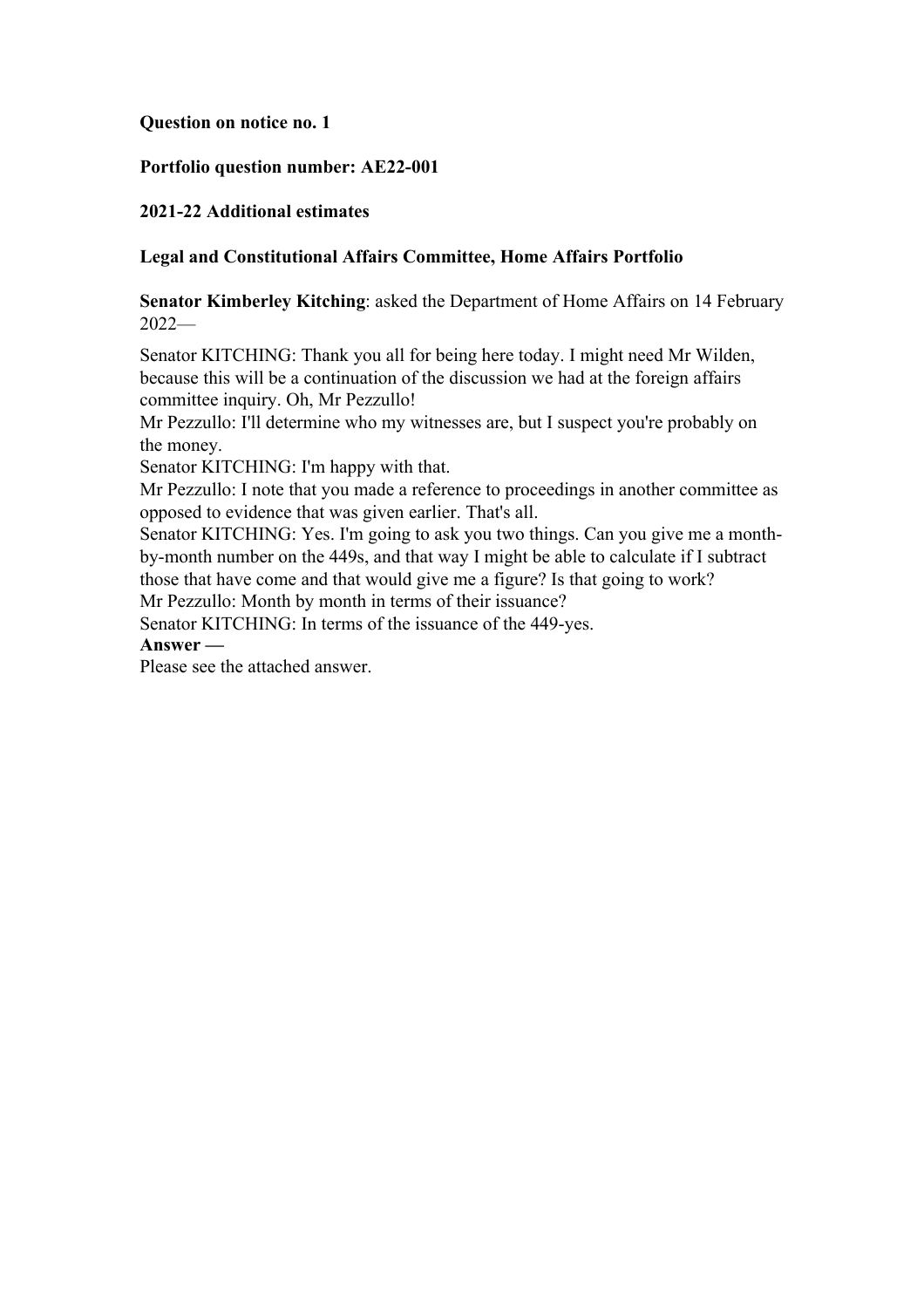#### **SENATE STANDING COMMITTEE ON LEGAL AND CONSTITUTIONAL AFFAIRS ADDITIONAL BUDGET ESTIMATES 14 FEBRUARY 2022**

#### **Home Affairs Portfolio Department of Home Affairs**

# **Program 2.3: Refugee and Humanitarian Assistance**

## **AE22-001 - Subclass 449 visa grants on a month by month basis since the Afghanistan evacuation**

Senator Kimberley Kitching asked:

**Senator KITCHING:** Thank you all for being here today. I might need Mr Wilden, because this will be a continuation of the discussion we had at the foreign affairs committee inquiry. Oh, Mr Pezzullo! **Mr Pezzullo:** I'll determine who my witnesses are, but I suspect you're probably on the money. **Senator KITCHING:** I'm happy with that. **Mr Pezzullo:** I note that you made a reference to proceedings in another committee as opposed to evidence that was given earlier. That's all. **Senator KITCHING:** Yes. I'm going to ask you two things. Can you give me a month-by-month number on the 449s, and that way I might be able to calculate if I subtract those that have come and that would give me a figure? Is that going to work? **Mr Pezzullo:** Month by month in terms of their issuance?

**Senator KITCHING:** In terms of the issuance of the 449—yes.